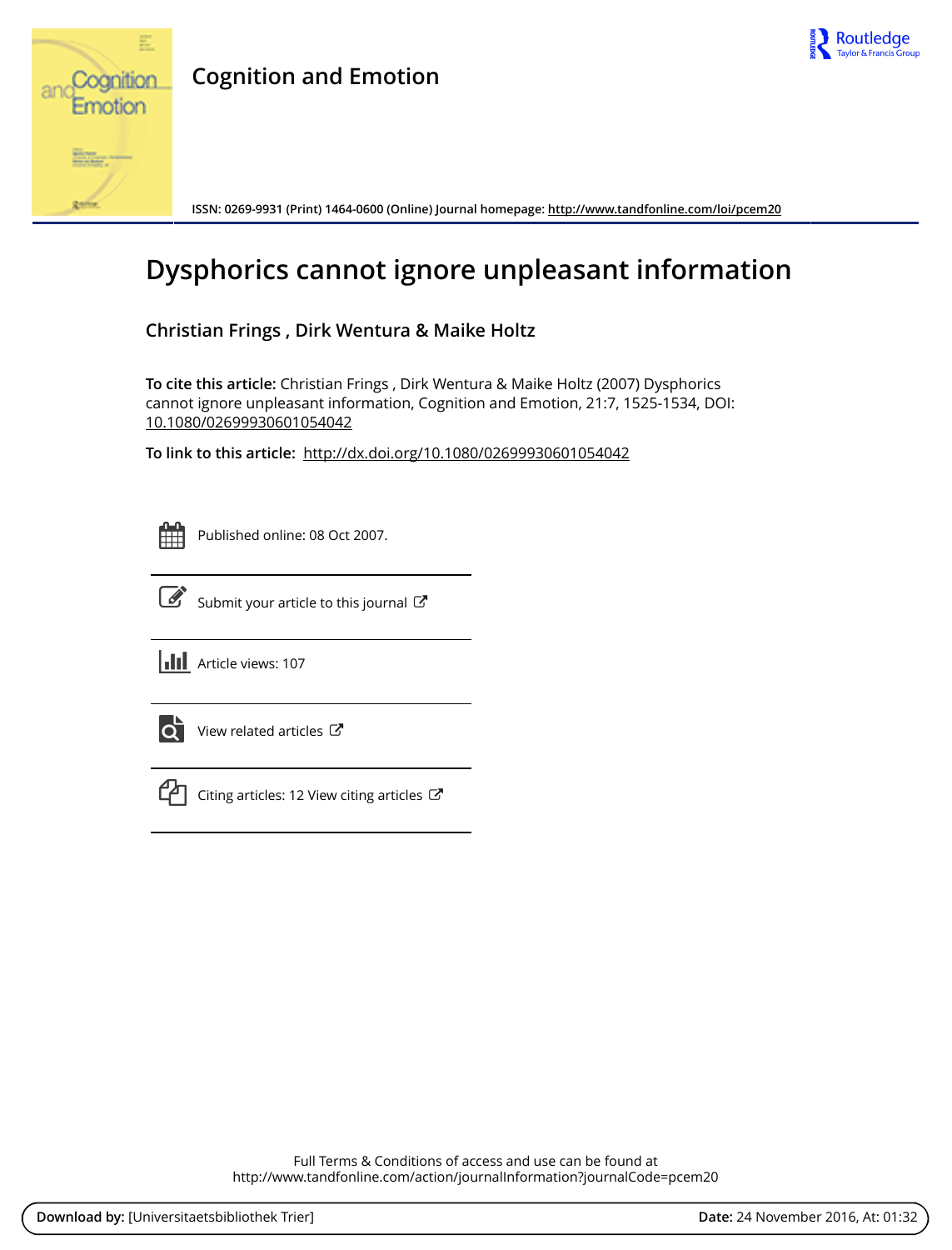### Dysphorics cannot ignore unpleasant information

Christian Frings, Dirk Wentura, and Maike Holtz

Saarland University, Saarbrücken, Germany

Using a negative affective priming (NAP) design that allows the disentanglement of NAP for unpleasant and pleasant information, we found significant NAP only for unpleasant information for low scorers on the BDI, whereas high scorers showed significant but reversed NAP for unpleasant information and a significant NAP effect for pleasant information. The result is compatible with the hypothesis that depression is associated with an inability to suppress task-irrelevant negative information.

In a recent review on attentional biases in generalised anxiety disorder and depression, Mogg and Bradley (2005, p. 39) concluded on the basis of several studies that ''there [is] no general attentional bias for external negative cues in clinical depression''. However, following Joormann (2004), this general conclusion might be premature, because a specific aspect of selective attention has been largely ignored in research on attentional biases in depression. Typically, the modified (''emotional'') Stroop task and the dotprobe task are used to test for attention-grabbing effects of negative stimuli. That is, the momentary distractibility by negative stimuli is assessed. Yet, it might be the case that negative information influences information processing of depressives in a more subtle way. Joormann (2004) suggested that the ability of depressives to inhibit negative task-irrelevant information may be limited.

With respect to this hypothesis, Joormann (2004) suggested using the negative affective priming (NAP) paradigm (Wentura, 1999) to analyse selective attention in dysphoric individuals. This paradigm is essentially a merger of the negative priming paradigm (for reviews see, e.g., Fox, 1995; Neill & Valdes, 1996; Tipper, 2001) with the affective priming paradigm (see Klauer & Musch, 2003; Wentura & Rothermund, 2003, for reviews). In the

Correspondence should be addressed to: Christian Frings, Saarland University, Faculty of Behavioral Sciences, Department of Psychology, Building A24, PO Box 15 11 50, D-66041 Saarbrücken, Germany. E-mail: c.frings@mx.uni-saarland.de

We want to thank Jan De Houwer for helpful comments on a previous version of this manuscript.

 $\odot$  2007 Psychology Press, an imprint of the Taylor & Francis Group, an Informa business www.psypress.com/cogemotion DOI: 10.1080/02699930601054042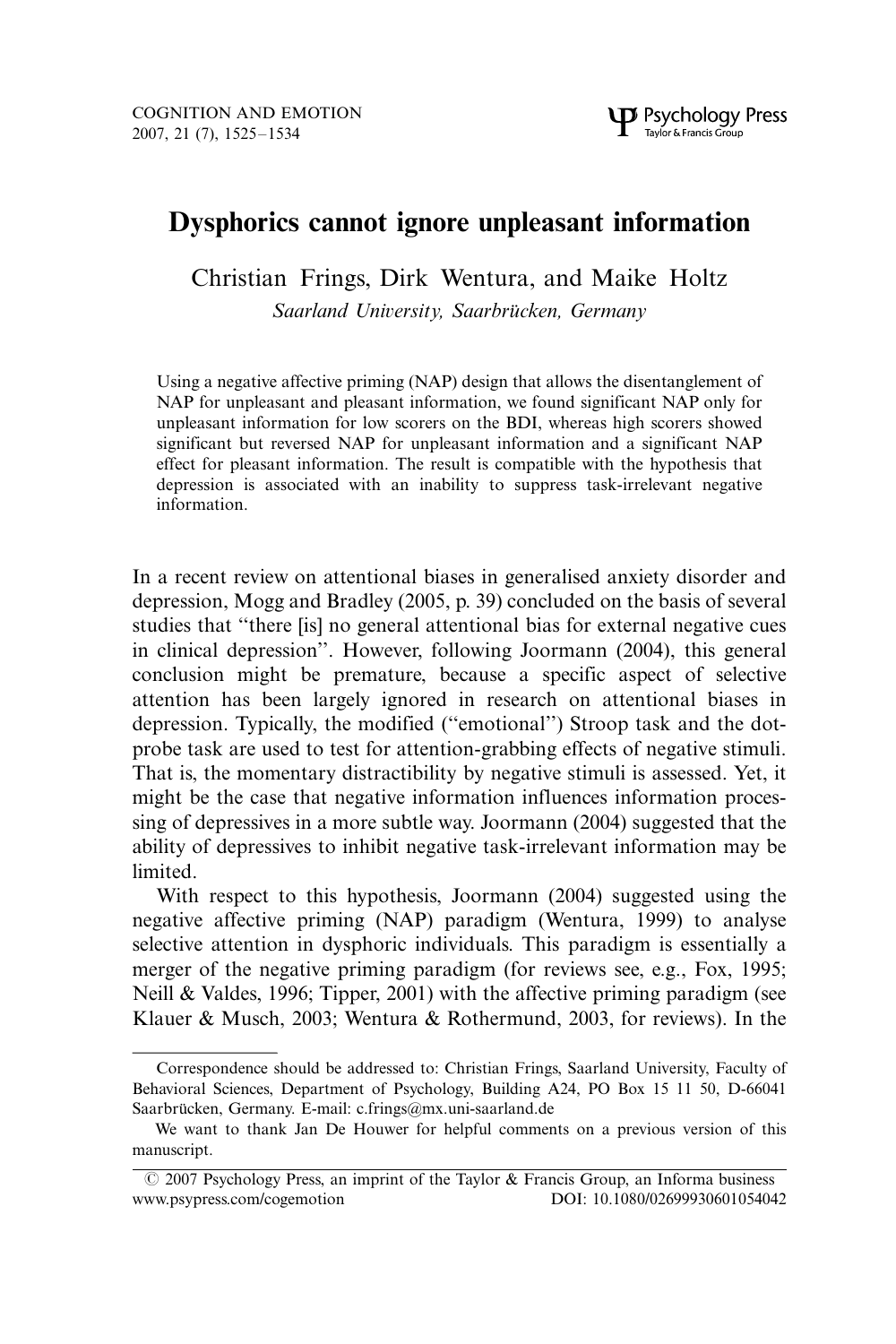negative priming paradigm, usually two consecutive displays (the first called prime, the second called probe) are presented, each comprising a distractor and a target stimulus. Participants are instructed to respond to targets, while ignoring distractors. Reactions to targets are typically decelerated when the distractor of the previous trial is repeated as the target of the current trial (the ignored repetition condition), when compared to a control condition with unrepeated stimuli. One explanation is that the mental representation of the distractor is temporarily inhibited. Please note that there are several theories on negative priming that explain the negative priming effect by different mechanisms (see the reviews mentioned above). For now, however, it can be assumed that the effect indeed reflects the ignoring of the prime distractor. We will return to this issue in more detail in the general discussion.

In the NAP paradigm, valent stimuli are used as targets and distractors. Participants have to classify targets according to their valence. Wentura (1999) found that ignoring a prime trial distractor leads to a slower response in the probe trial, if the probe target matches the valence of the prime distractor. Joormann (2004) hypothesised that dysphoric individuals should show no NAP effects for negative words compared to nondysphoric individuals, due to their limited ability to ignore irrelevant, but negatively valenced information (see also, Goeleven, DeRaedt, Baert, & Koster, 2006). She reported preliminary results compatible to her hypotheses. However, she acknowledged several confounds in her design that prevent a safe interpretation of the results as a moderation of NAP effects for unpleasant information by dysphoric status. To be more specific, NAP for negative stimuli is calculated as the difference between mean response time (RT) to negative probe targets following a prime trial with a positive target and a positive distractor (i.e., the control condition) and mean RT to negative probe targets following a prime trial with a positive target and a negative distractor (i.e., the ignored repetition condition). Beside the confound of NAP for unpleasant information with the difference ''congruent vs. incongruent prime trial'', it is most important that there is a confound of NAP for unpleasant information with prime distractor valence. It might simply be the case that non-depressives are more irritated by task-irrelevant negative information and thus show a general (i.e., unspecific) slowing of responses, which is, however, only assessable in a subsequent trial. This reasoning is not far-fetched, since Fox (1994) as well as McKenna and Sharma (2004) found such a lag effect for negative information. To conclude, the exciting idea of reduced NAP for unpleasant information in depressives put forward by Joormann (2004) has hitherto not been tested in a confoundfree design since it might be that NAP effects are differentially biased due to unspecific effects of prime distractor valence. To overcome this problem, we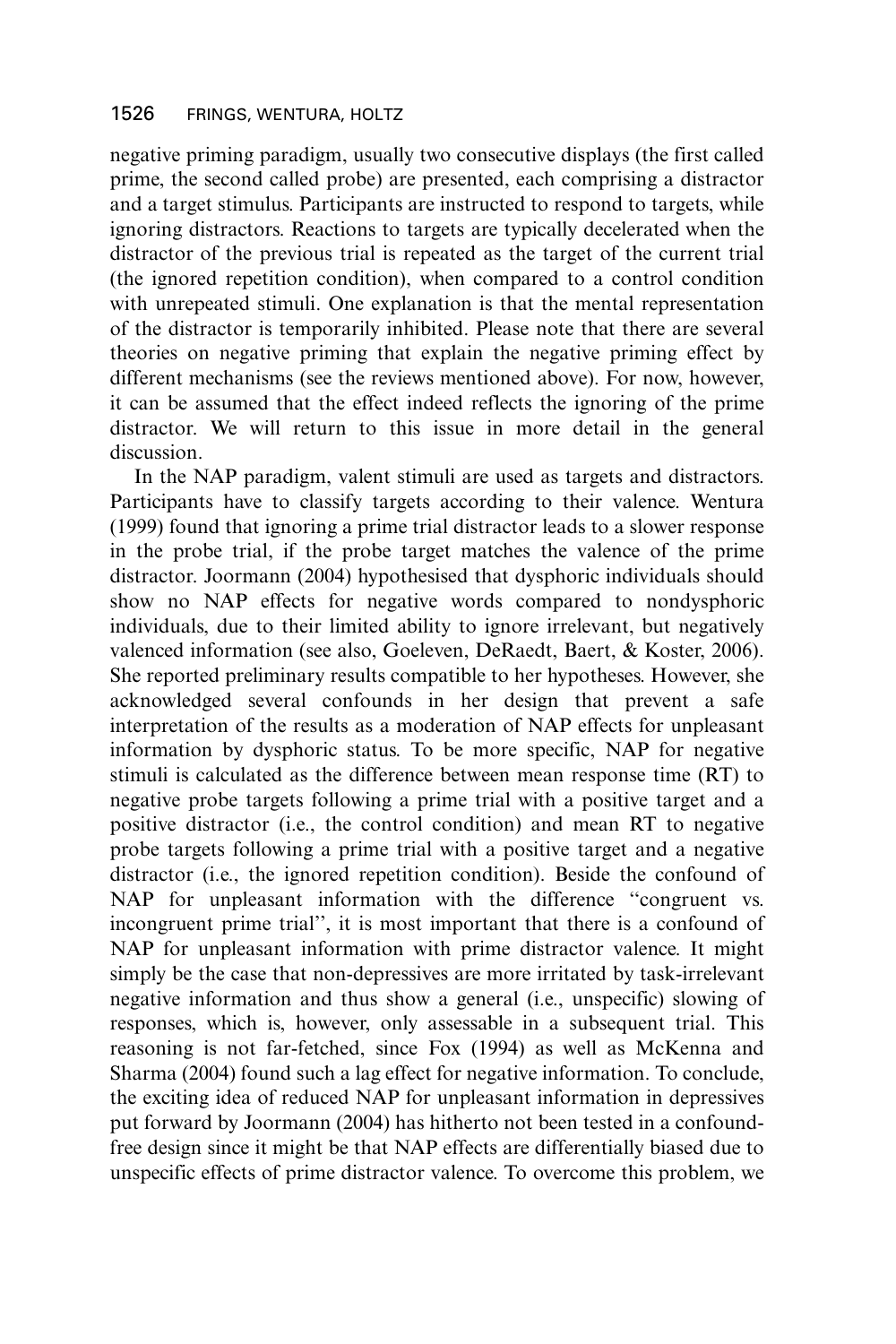added a third, neutral, category to the response set; thus, in our design valence specific NAP effects can be compared with a neutral condition.

In this design, we can analyse valence-specific NAP effects (see Table 1). To do so, for unpleasant words, we compare RTs to negative probe targets following a negative prime distractor with RTs to negative probe targets following a positive prime distractor. Prime targets as well as probe distractors are always neutral. This difference score, however, is ambiguous. Differences might be due to an nonspecific effect of prime distractor valence. For example, any response following a negative prime distractor may be prolonged (see also Joormann, 2004). Therefore, we adjusted the difference score by an independent measure of this nonspecific effect, which is given by the neutral probe target trials (see Table 1 for the calculation of the PD score). A measure of NAP for positive valence can be analogously calculated by using the trials with positive probe targets for the primary difference, which is adjusted in the same way as the difference for negative valence. Note that the trials needed for the calculation of valence-specific NAP were embedded into filler trials. That is, overall we established a  $3 \times 3$  (both prime and probe target valence: positive vs. negative vs. neutral) design. In accordance with other negative priming studies, distractor valence was always incongruent to target valence, for both the prime and the probe.

If variance in depression, as assessed by the Beck Depression Inventory (BDI) in a student sample, is associated with a difference in the processing of negative information, we should obtain a correlation between NAP for negative information and the BDI but no correlation between NAP for positive information and the BDI. Thus (relatively more) nondysphoric

| Probe target |                 | Prime distractor |           |                 |  |  |
|--------------|-----------------|------------------|-----------|-----------------|--|--|
|              | <b>Negative</b> | Positive         | PD        | NAP             |  |  |
| Negative     | IR<br>neg       | C<br>pos         |           | $(C - IR) - PD$ |  |  |
| Positive     | C<br>neg        | IR<br>pos        |           | $(C - IR) + PD$ |  |  |
| Neutral      | neg             | pos              | $pos-neg$ |                 |  |  |

TABLE 1 Essential experimental conditions in the modified NAP paradigm

Note: The table comprises the description of those prime-probe sequences that were included into the analyses; for those sequences, prime target was always neutral and probe distractor was always incongruent to the probe target and the prime target (i.e., it was neutral for valent targets and positive or negative for neutral targets; see text for further explanations). IR = ignored repetition condition;  $C =$ control condition; neg, pos = potential, unspecific influences of negative vs. positive prime distractors;  $PD$  = unspecific effect of prime distractor valence;  $NAP$  = negative affective priming.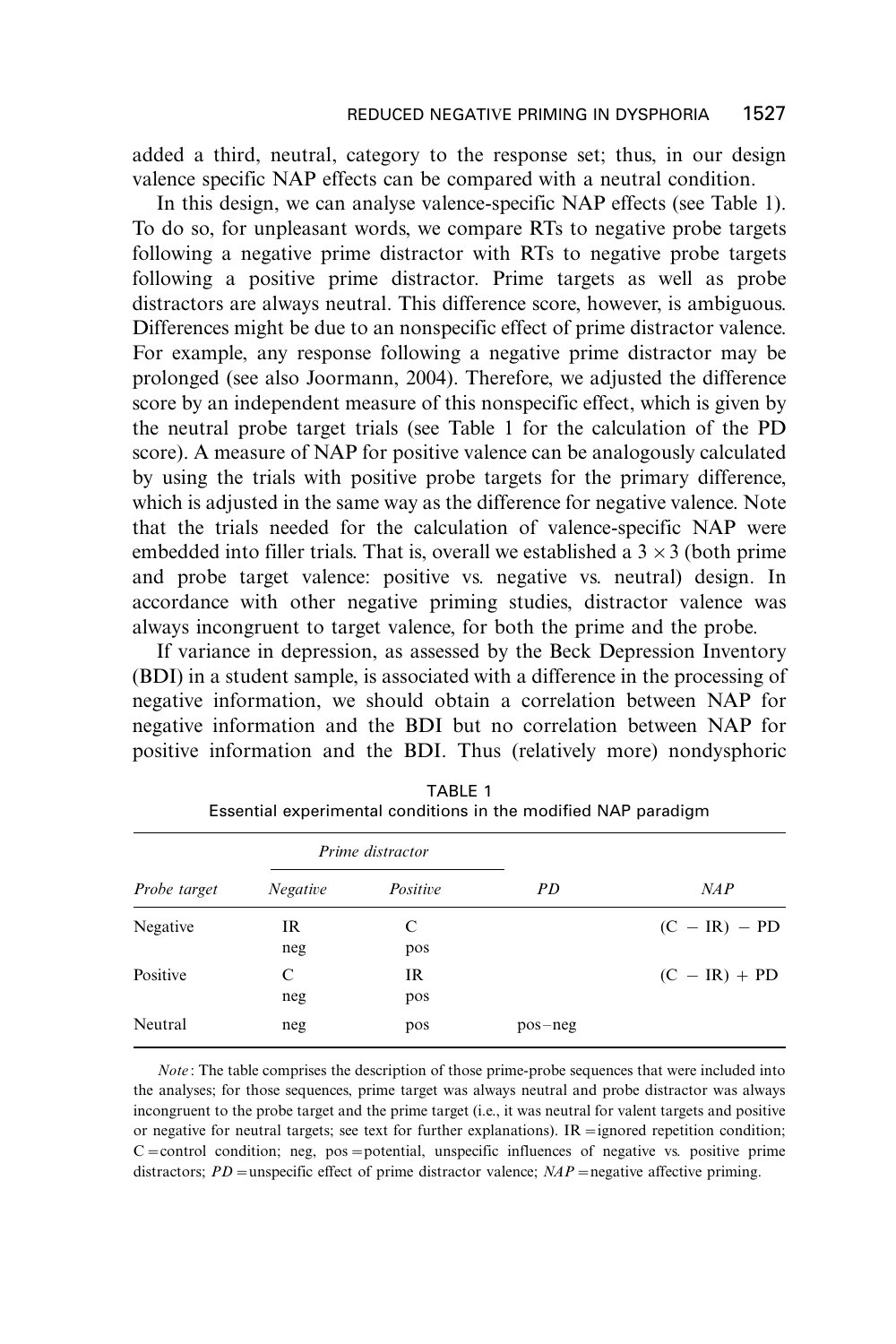participants should be able to ignore negative distractors quite easily, whereas (relatively more) dysphoric participants should not be able to ignore negative distractors. Thus, for negative words, we expected NAP effects for (relatively more) nondysphoric participants, but no NAP effects for (relatively more) dysphoric participants.

#### **METHOD**

#### **Participants**

Forty-two undergraduate students took part in the experiment for course credit. All of them were German native speakers. Their median age was 21 years (range 19 to 44 years). Data of two further participants were excluded due to missing values on more than half the trials.

#### **Material**

In a pre-test with an independent sample  $(N=43)$ , we assessed the valence of thirty nouns from each valence category with a rating scale ranging from 1 (very negative) to 7 (very positive). We then chose eight German nouns for each valence category. These words had comparable word frequency (CELEX, 1993, Nijmegen, Netherlands, six million entries) and had four to six letters each. Moreover, in each category there were an equal number of concrete and abstract stimuli. The negative stimuli had an overall rating of  $M=1.86$  (SD = 0.35; ranging from 1.44 to 2.28). Neutral words had an average rating of  $M=4.12$  (SD = 0.11; ranging from 3.98 to 4.28), and positive stimuli had an average rating of  $M=6.08$  (SD = 0.43, ranging from 5.44 to 6.81).

#### Design

Essentially, the design comprised four within-subject factors. The Valence (positive vs. neutral vs. negative) of prime distractors, prime targets, probe distractors, and probe targets was varied, respectively (without using congruent conditions). Thus, there were 36 possible prime-probe sequences, including the sequences of interest (see above; see Table 1).

We expected a NAP effect for negative valence for nondysphoric participants (below median BDI scorers), whereas dysphoric participants (above median BDI scorers) should show no or even a positive NAP effect for negative words. For positive words, NAP effects should not differ across groups.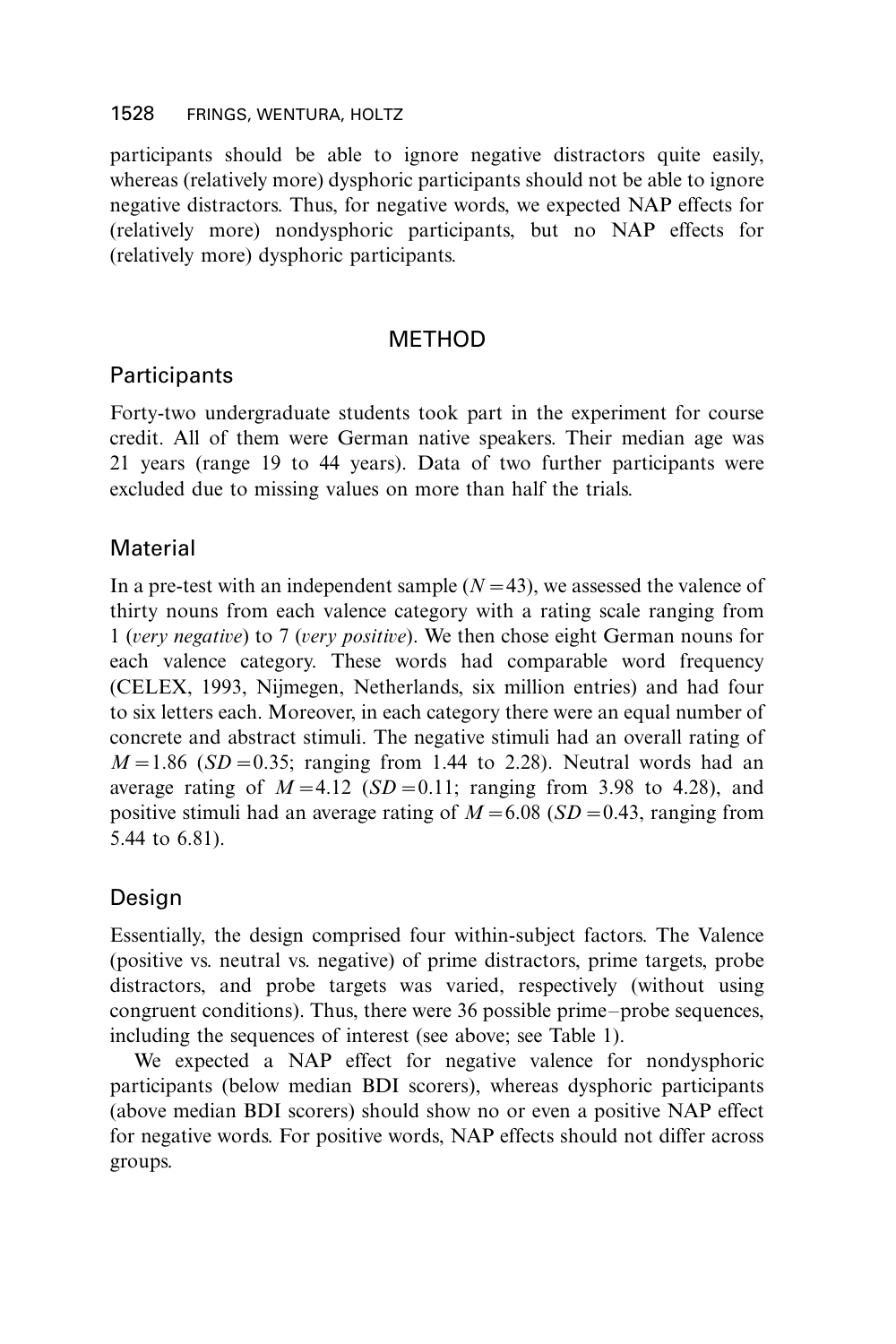#### Procedure

Participants were tested individually in sound-proof chambers. Instructions for the NAP task were given on the screen. The NAP task was conducted with standard PCs using the Eprime software. Participants were instructed to categorise target stimuli according to valence as quickly and as accurately as possible by pressing one of three keys on a standard keyboard (H/K/Space for positive/negative/neutral, using the right index, middle finger and thumb). Each prime-probe sequence was as follows: First, an orientation marker was presented for 1000 ms at the screen centre. Then the prime display was presented, consisting in a target and distractor word with interleaved letters. Target wordswere presented in red, whereas distractor wordswere presented in green. Participants were instructed to categorise targets with respect to their valence and to ignore distractors. After the prime display response a blank screen was presented for 1000 ms before the probe display (also consisting of a red target and a green distractor interleaved) was shown, until participants had categorised the target. Overall, 360 experimental trials were conducted, in randomised order. That is, each prime-probe sequence was realised ten times. Word stimuli were randomly assigned to the roles of distractor or target (without replacement until a set was exhausted). Note, that a prime-probe sequence was always comprised of four different words. After the NAP-task, participants filled out a standard questionnaire on depression, namely the Beck Depression Inventory (BDI; Beck, Ward, Mendelson, Mock, & Erbaugh, 1961; German version by Hautzinger, Bailer, Worall, & Keller, 1994).

#### **RESULTS**

#### Depression scale

Participants had an average BDI index of  $M=8$  raw points (SD = 6 raw points). The median was at  $M=6$  with a range of 1 to 24 raw points.

We analysed depression-moderated NAP effects in two different ways. Most appropriate is a correlational analysis correlating individual valencespecific NAP effects with depression. Most illustrative, however, is to introduce a median split of depression as a between-participants variable in the ANOVA, allowing for the calculation of mean NAP effects for low scorers (average BDI index  $M=3$  raw points,  $SD=2$  raw points) and high scorers (average BDI index  $M=12$  raw points,  $SD=5$  raw points).

#### Negative affective priming

Only correct probe reaction times that were above 200 ms and below three interquartile ranges above the third quartile of the overall reaction time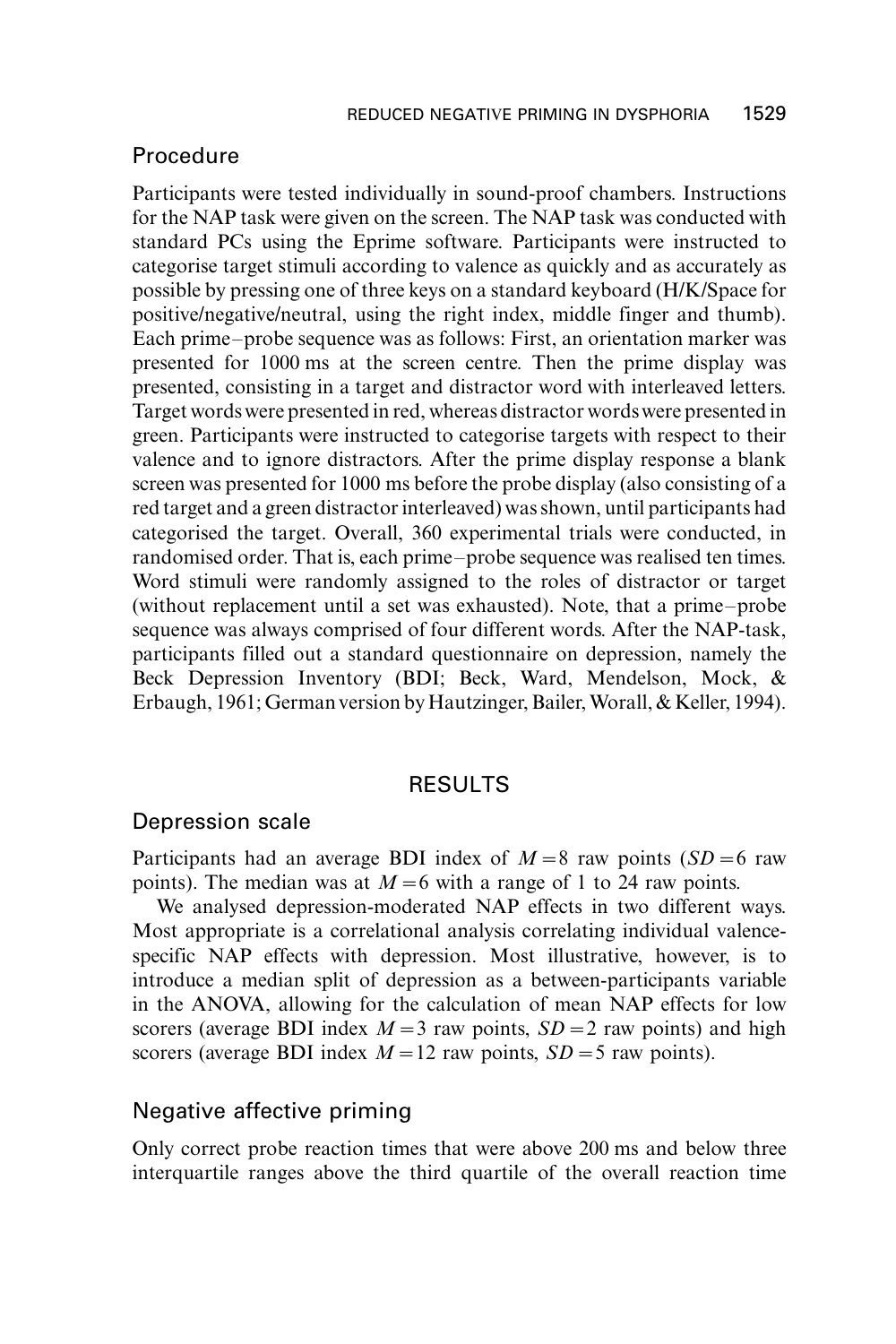distribution (i.e., 1473 ms; Tukey, 1977) and that followed correct reactions to the prime display were analysed. On this basis, 11.9% of all trials were discarded (probe error rate 4.6%). We restricted our analyses to those trials depicted in Table 1. That is, we only analysed trials with neutral prime targets (accompanied by either positive or negative distractors) followed by positive, negative, or neutral probe targets (accompanied by neutral distractors for positive and negative targets and positive/negative distractors for neutral targets, respectively). Mean RTs and error rates are given in Table 2.

In a 2 (Dysphoric Status: dysphoric vs. nondysphoric)  $\times$  2 (Prime Distractor Valence: positive vs. negative)  $\times$  3 (Probe Target Valence: positive vs. negative vs. neutral) mixed-factors ANOVA with mean RTs as the dependent variable, a significant three-way interaction was found,  $F(2, 80) = 5.59$ ,  $p = .005$ . Thus, it can be concluded that the moderation of the difference between negative and positive prime distractors by probe target valence (i.e., NAP effects) depends on dysphoric status.

In the next step, we calculated NAP differences as outlined above (see Table 1). That is, we first subtracted the difference between the positive and negative prime-distractor condition for the positive and negative probetarget RTs, respectively, to obtain preliminary indices of NAP for negative and positive valence, respectively. Second, we adjusted these indices for the unspecific effect of prime-distractor valence, which is indexed by the difference between the positive and negative prime-distractor condition for neutral probe targets. Negative values indicated suppression of irrelevant negative (positive) distractors (see Table 2).

NAP for negative valence significantly correlated with the BDI,  $r = .44$ ,  $p=.003$ ,  $t(40)=2.95$ ,  $p=.005$  for the difference in mean NAP between the median split samples. For nondysphorics, there was significant NAP,  $t(18)$  = 1.74,  $p < .05$  (one-tailed),  $d = 0.40$ , whereas a significantly positive mean was found for dysphorics,  $t(22) = 2.48$ ,  $p < .05$ ,  $d = 0.52$ .

The pattern was almost reversed for positive valence,  $r = -.30$ ,  $p = .05$ ,  $t(40) = 1.63$ ,  $p = 0.11$  for the difference in mean NAP between the median split samples. There was significant NAP for dysphorics,  $t(22) = 2.42$ ,  $p < .05$ ,  $d =$ 0.47, whereas a null effect was found for nondysphorics,  $t(18) = 0.14$ ,  $p = .89$ .

Analysis of errors revealed only a significant main effect of probe target valence,  $F(2, 80) = 5.44$ ,  $p < .01$ , showing that participants made more errors when reacting to negative probe stimuli; no other significant effects were observed.

Finally, we also analysed whether the unspecific effect of prime distractor valence (PD) was significant. Over all participants, there was an average PD effect of  $M = -18$  ms ( $SD = 74$  ms) indicating numerically longer RTs after negative prime distractors; this effect was not significantly different from zero,  $t(41) = 1.57$ ,  $p = .12$ . However, there was evidence that the PD effect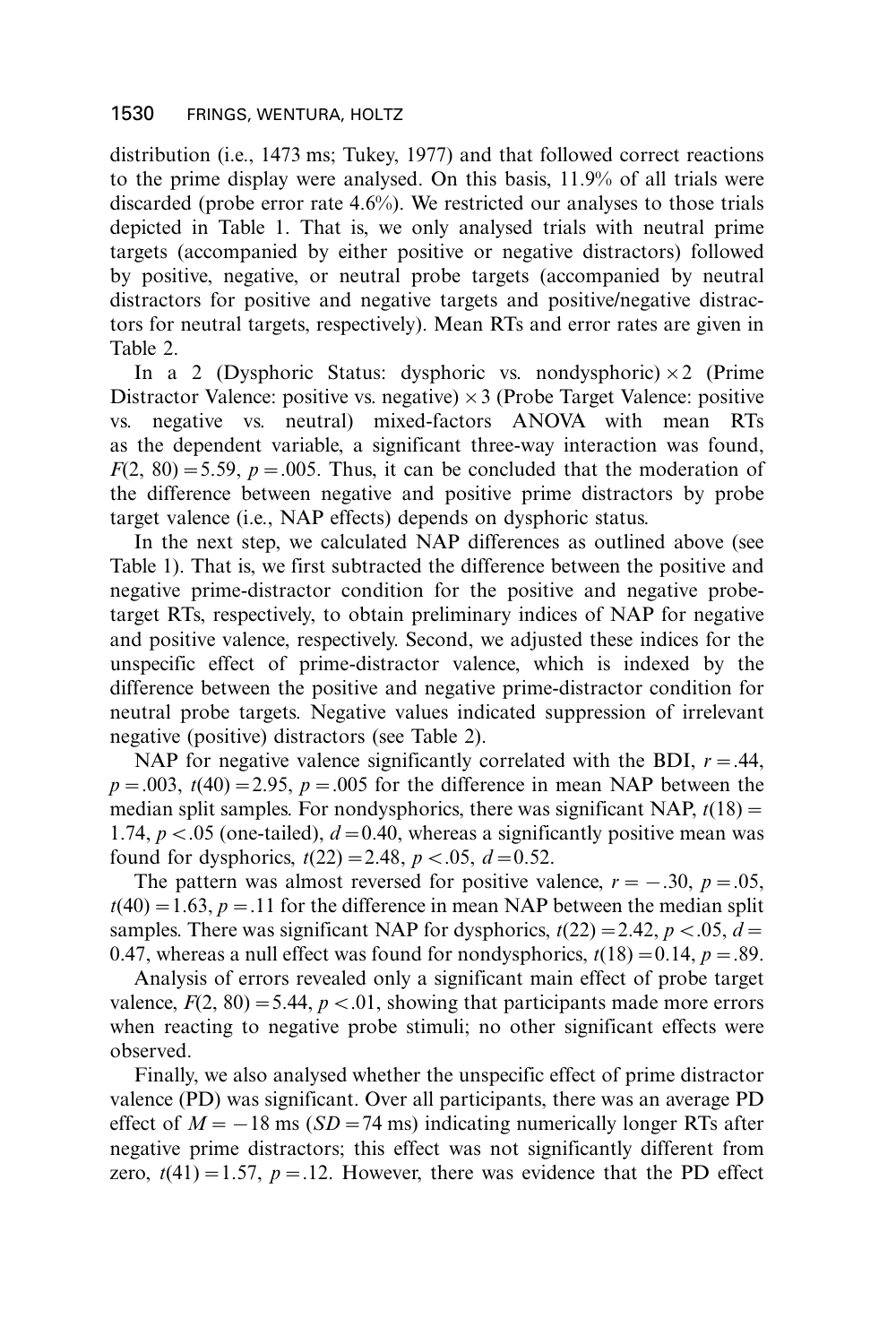| Reaction times (in milliseconds) and error rates (in percentage) as a function of valence of probe target, priming condition, and dysphoric<br>status for prime-probe sequences with neutral prime targets |                                |           |    |                 |                             |           |                          |             |  |  |  |
|------------------------------------------------------------------------------------------------------------------------------------------------------------------------------------------------------------|--------------------------------|-----------|----|-----------------|-----------------------------|-----------|--------------------------|-------------|--|--|--|
| Probe target                                                                                                                                                                                               | Nondysphorics prime distractor |           |    |                 | Dysphorics prime distractor |           |                          |             |  |  |  |
|                                                                                                                                                                                                            | Negative                       | Positive  | PD | NAP             | Negative                    | Positive  | PD                       | NAP         |  |  |  |
| Negative                                                                                                                                                                                                   | 788 (7.4)                      | 732 (6.8) |    | $-48^{*a}$ [28] | 708 (5.7)                   | 748 (5.7) | $\overline{\phantom{m}}$ | $+67*$ [27] |  |  |  |

TABLE 2

Note: Prime target is always neutral; probe distractor is always incongruent to the probe target and the prime target (i.e., it is neutral for valent targets and positive or negative for neutral targets).  $PD$  = unspecific effect of prime distractor valence (see Table 1);  $NAP$  = negative affective priming; standard error in squared brackets (see Table 1). <sup>a</sup>one-tailed.  $* p < .05$ .

Positive 741 (2.6) 736 (5.3) *- - -* 3 [18] 695 (5.2) 721 (4.8) - *-* 52\* [23] Neutral 754 (1.3) 746 (2.4) /8 [19] 757 (3.0) 730 (4.6) /27\*a [14]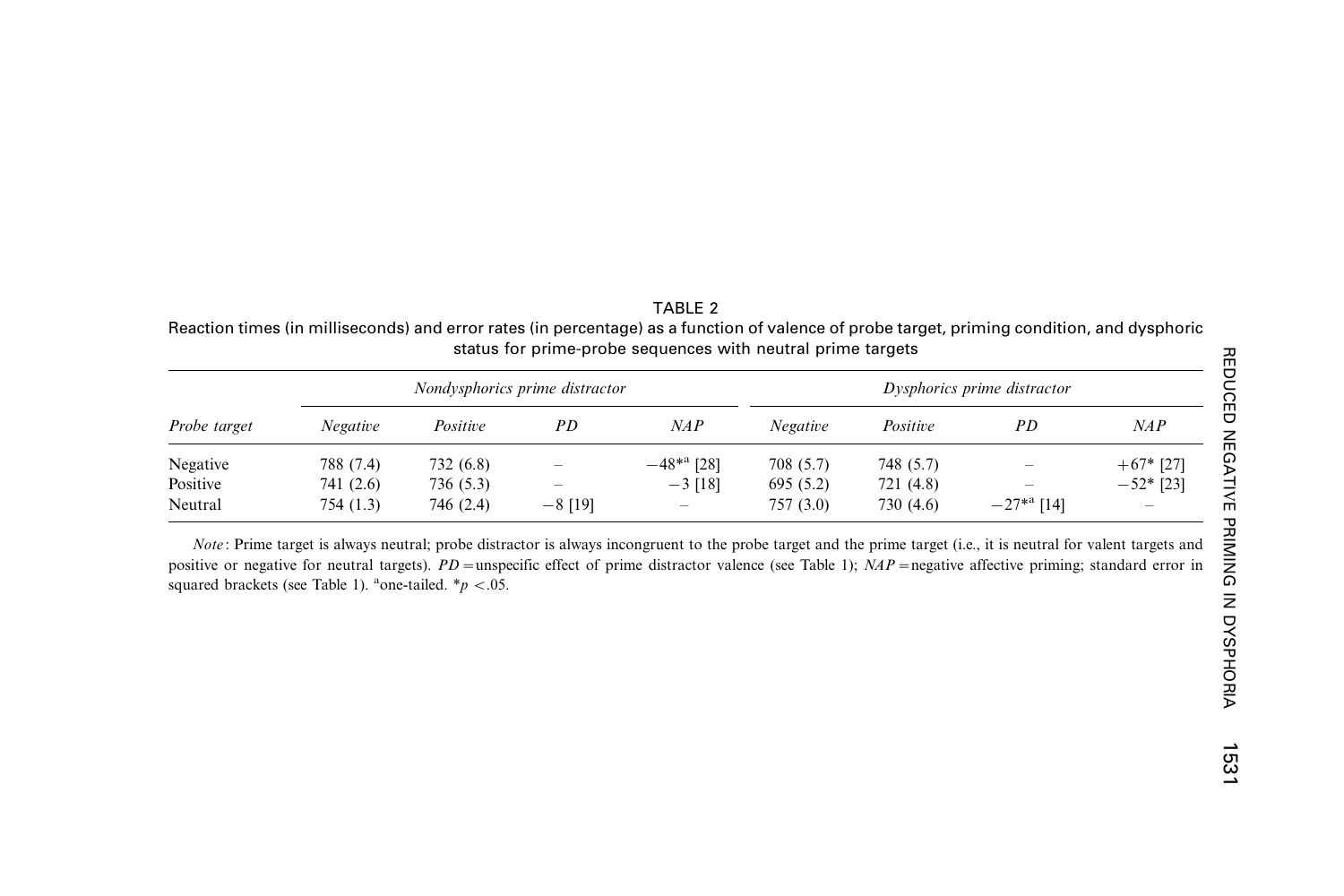correlated with the BDI,  $r = -.25$ ,  $p = .11$ , but Spearman's  $\phi = -.31$ ,  $p <$ .05. Dysphoric participants showed the PD effect, though not in a parametric test,  $M = -26$  ms ( $SD = 66$  ms),  $t(22) = 1.90$ ,  $p = .07$ , but in a sign test,  $p < .01$  (18 outof 23 participants showed a negative effect), whereas nondysphorics did not,  $t(18) = 0.40$ ,  $p = .70$ , 12 of 19 participants showed this effect,  $p = .36$ , in a sign test.

#### DISCUSSION

The results are clear cut: NAP effects for negative words are modulated by dysphoric status. Dysphoric individuals probably could not ignore negative prime distractors and therefore showed no NAP effects. In contrast, nondysphoric participants showed significant (though small) NAP effects for negative words. Note, we corrected the NAP effects for unspecific effects of the prime distractor valence and thereby hedged against this alternative explanation. In fact, in our experiment, there was some evidence for a correlation of PD effect and dysphoric status. Hence without correcting for this effect, NAP and PD effects could not have been separated. Furthermore, the individual differences in PD (i.e., that especially dysphorics had a general slowing following a negative distractor) decrease individual differences in the NAP-index of the confounded design. Thus, using the confounded design might potentially result in a failure to replicate Joormann (2004). With the correction, however, our NAP effects for negative words can safely be interpreted as the ability to ignore negative stimuli, which is obviously modulated by dysphoric status. Our results therefore confirm the previous findings of Joormann (2004) and Goeleven et al. (2006) in a confound-free design.

Yet, even more meaningful than a median split for dysphoric status was the correlation between the depression scale and the NAP effect for negative words. The BDI was significantly correlated with NAP for negative words, whereas the correlation with NAP for positive words was reversed (albeit low). Moreover, correlations between NAP effects for positive and negative words with the BDI were significantly different; we see this as clear convergent and divergent validity for measuring an attentional bias regarding negative information in dysphoria.

It should be noted that we also observed different NAP effects for positive words as a function of dysphoric status. We found a significant negative effect for dysphoric participants, whereas for nondysphoric subjects a null effect was observed. It may be hypothesised that activated, but taskirrelevant, positive information is less likely to be ignored by nondysphoric individuals than neutral or negative information (see, e.g., Matlin & Stang, 1978; Peeters, 1971; Peeters & Czapinski, 1990), whereas dysphoric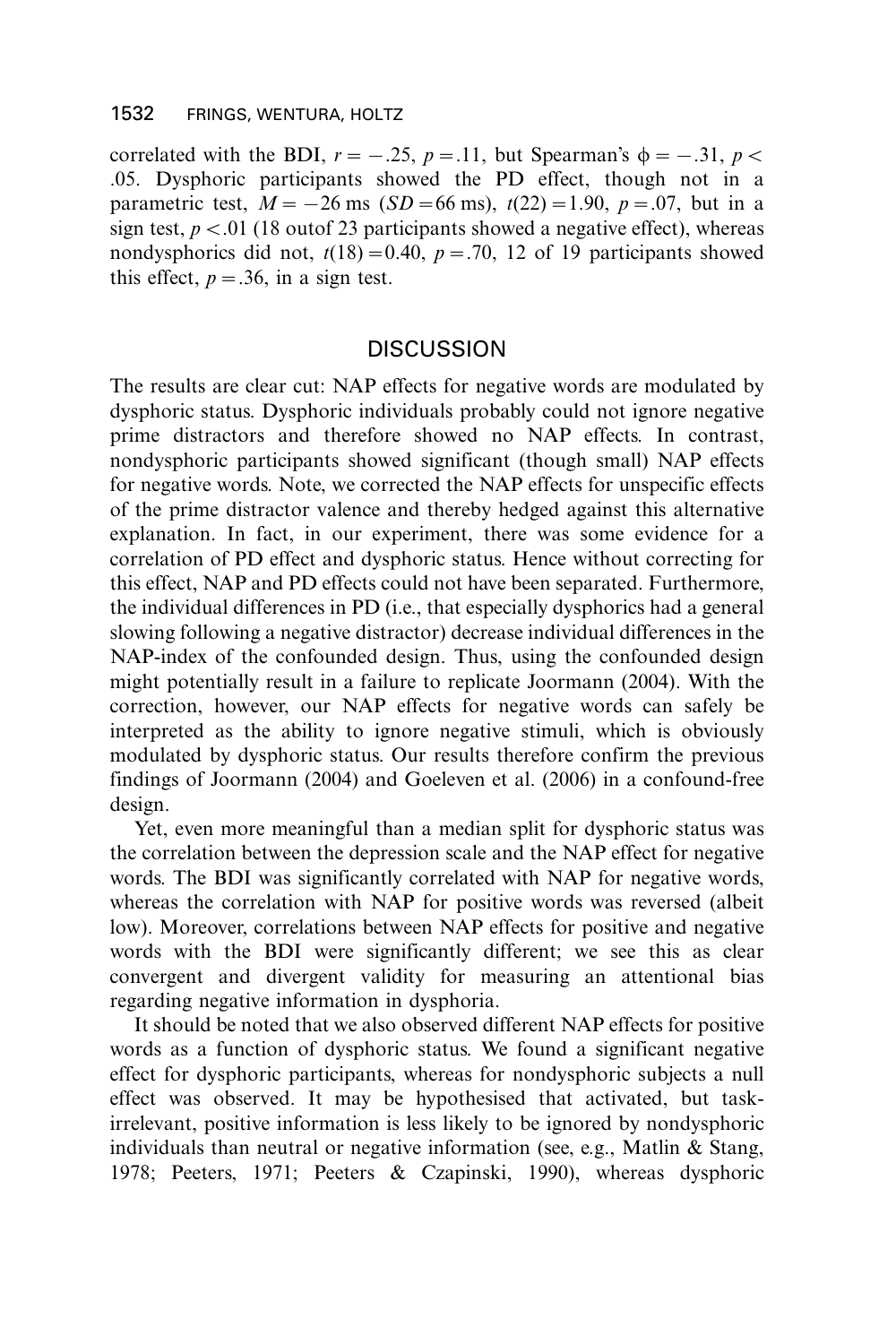individuals tend to ignore activated, task-irrelevant, positive information. This result pattern clearly confirms our hypothesis that the lack of a NAP effect for negative stimuli is indeed a valence-specific phenomenon in dysphorics.

As mentioned above, there are several theories on negative priming that differ in their explanations of underlying mechanisms. Without going into detail, a coarse-grained taxonomy is to differentiate between inhibition and retrieval theories. Inhibition theories (e.g., Houghton & Tipper, 1994) assume that active inhibition of the prime distractor leads to slowed probe responses in the case of distractor-to-target repetition, since the representation of the distractor is suppressed when the stimulus is encountered in the probe. In contrast, retrieval theories (Milliken, Joordens, Merikle, & Seiffert, 1998; Neill, 1997; Rothermund, Wentura, & De Houwer, 2005) assume that in the probe display a stimulus retrieves its latest response information. In the case of distractors repeated as targets, this response information will interfere with the actually demanded response (since distractors are encoded with a do-not-respond tag) and will thus lead to slowed reactions. Obviously, both accounts could explain the present findings. Dysphoric individuals process negative distractors in a different way to nondysphoric participants: inhibition theory will assume that dysphoric individuals cannot inhibit negative information, retrieval theory will assume that negative information is not encoded with a do-not-respond tag. Thus, it should be clear that the theoretical debate on negative priming prevents a clear interpretation of the NAP effect as tapping into an inhibitory phenomenon (see Joormann, 2004).

Overall, although it remains unclear whether encoding or inhibition in selective attention tasks is modulated by dysphoric status, it seems safe to say that dysphoric status does matter in processing negative information.

> Manuscript received 12 April 2006 Revised manuscript received 5 October 2006 Manuscript accepted 6 October 2006 First published online 26 June 2007

#### REFERENCES

- Beck, A. T., Ward, C. H., Mendelson, M., Mock, J., & Erbaugh, J. (1961). An inventory for measuring depression. Archives of General Psychiatry, 4,  $561-571$ .
- E-Prime (Version 1.1) [computer software] (2003). Pittsburgh, PA: Psychology Software Tools, Inc.
- Fox, E. (1994). Attentional bias in anxiety: A defective inhibition hypothesis. Cognition and Emotion, 8, 165-195.
- Fox, E. (1995). Negative priming from ignored distractors in visual selection: A review. Psychonomic Bulletin & Review, 2, 145-173.